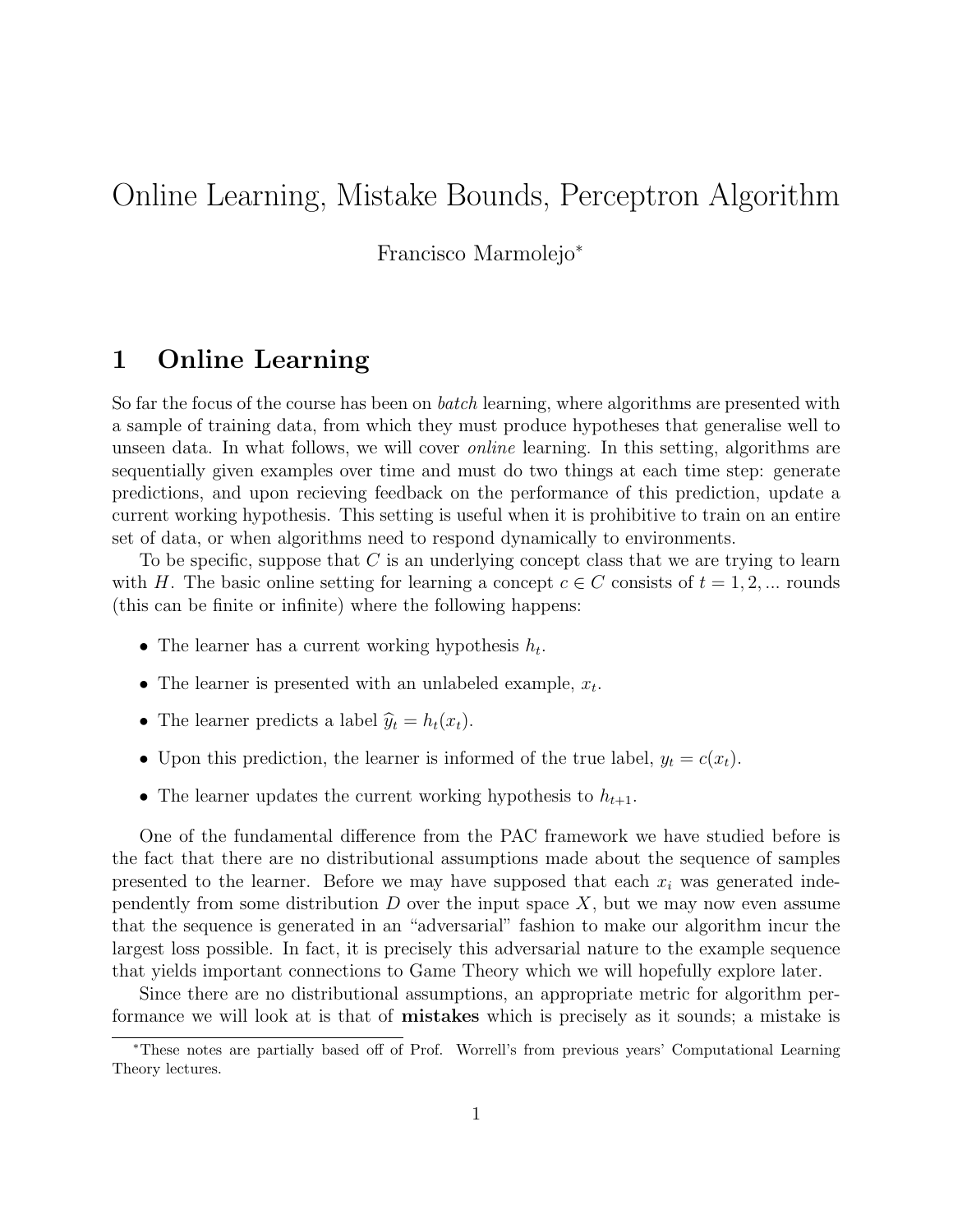an unlabeled example where the current working hypothesis of an online algorithm does not match the true label. (i.e.  $h_t(x_t) \neq y_t$ ). The goal of our algorithms will thus be to minimize the overall number of mistakes made over an arbitrary sequence of samples.

### Example: Disjunctions

Suppose that our concept class C is the set of all monotone disjunctions on  $X = \{0,1\}^n$ . Consider the following online algorithm for learning C:

- Begin with  $h_1(x) = \vee_{i=1}^n x_i$
- For each t if  $h_t(x_t) = \hat{y}_t = c(x_t)$  leave  $h_t$  unchanged, otherwise remove all literals set to 1 in  $x_t$  from  $h_t$ .

It is straightforward to see that each time a mistake is made, the disjunctno in the current hypothesis decreases by at least one literal. For this reason the total number of mistakes is at most n.

On the other hand, one can never design a deterministic algorithm that can guarantee making less than *n* mistakes. To see this, consider the sequence of basis vectors in  $\{0,1\}^n$ , given by  $e_1, ..., e_n$ . No matter what current hypothesis an algorithm has, an adversary can always force a mistake on all these points.

## 2 Mistake-bound Learning

Now we proceed to formally define what we mean for a concept class to be learnable in the mistake-bound model of online learning.

**Definition 1.** For a given hypothesis class C, and instance space  $X = \bigcup X_n$ , we say that an algorithm A learns C with mistake bound M if for some polynomial,  $p(\cdot, \cdot)$ , A makes at most  $M = p(n, size(c))$  mistakes on any sequence of samples consistent with a concept  $c \in C$ . If the runtime of A is also polynomial in n and size(c), then we say that A efficiently learns C in the mistake bound model.

As we have seen above, the class of monotone disjunctions is learnable in the mistake-bound model with a mistake bound of  $n$ .

Remark: It is not difficult to see that there is a close connection between learning in the mistake-bound model and exact learning with equivalence queries. Suppose that  $c \in C$  can be learned by an algorithm  $\mathcal{A}$ , with mistake bound  $M$ . As an exercise use this algorithm as a subroutine in an exact learning algorithm with equivalence queries that uses at most  $M + 1$  queries. Conversly, show that if a concept class C can be exactly learned with N equivalence queries, then there is also mistake-bound algorithm for learning  $C$  that makes at most N mistakes.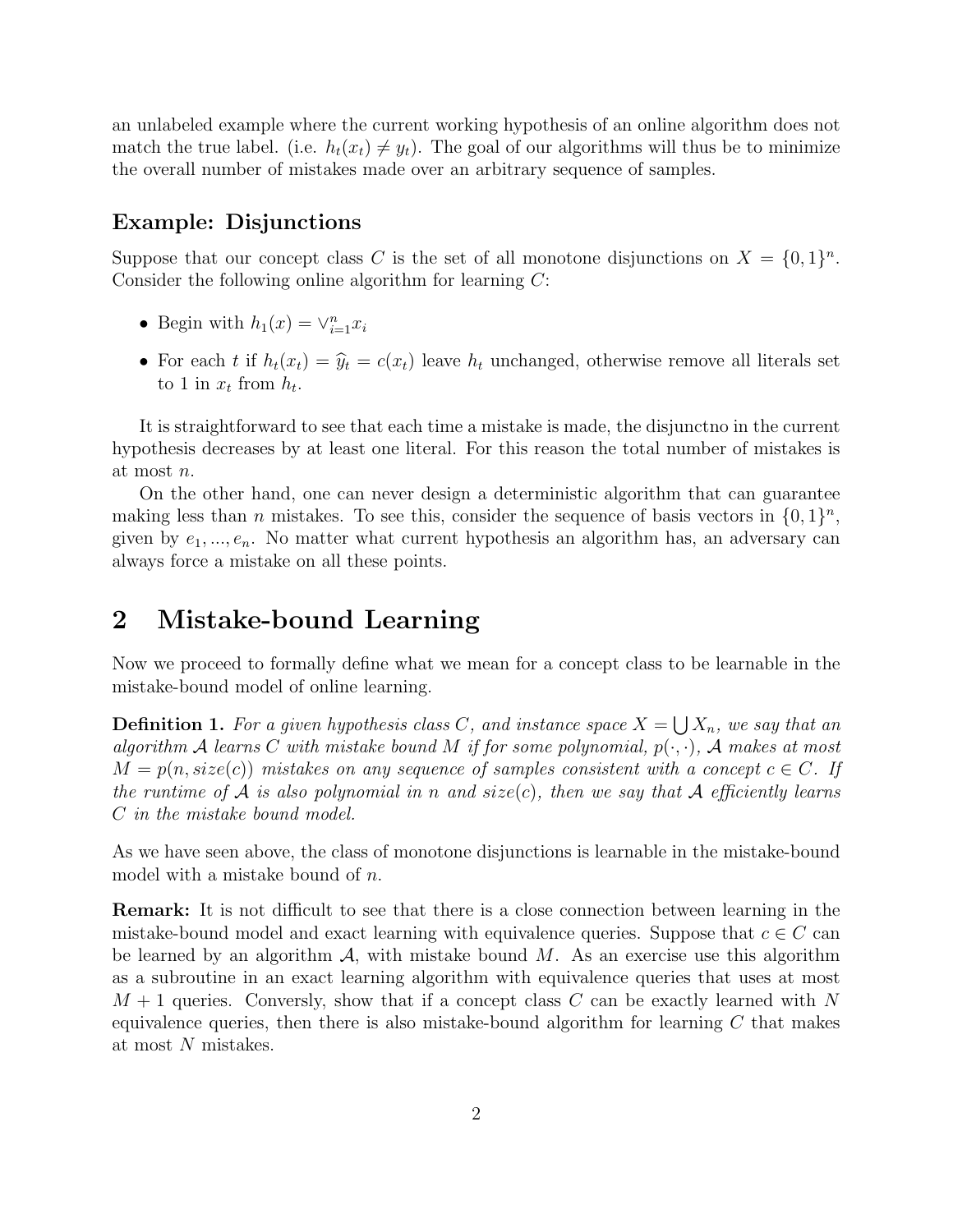## Mistake-bound learning implies PAC learning

Definition 2. We say an online learning algorithm is conservative if it only updates its current hypothesis when making a mistake.

**Lemma 1.** Suppose that A learns a hypothesis class C with mistake bound M. Then there exists a conservative algorithm  $A'$  that also learns  $C$  with the same mistake bound,  $M$ .

*Proof.* The algorithm  $\mathcal{A}'$  will be the same as  $\mathcal{A}$  except for when the latter recieves an example it correctly labels. In this case, since  $A$  is not necessarily conservative, it may update its current hypothesis.  $A'$  simply "undoes" this update (or rather, acts as if this example had not arrived), and maintains the previous current hypothesis. Thus on a given sequence of elements,  $x_1, ..., x_t, ...$  suppose that the updates of  $\mathcal{A}'$  are given by the indices  $i1, ..., i_k$ , then  $\mathcal{A}'$  performs as if  $\mathcal{A}$  had seen the sequence  $x_{i1},..., x_{ik}$ , which are indeed all mistakes, but there are at most M of these as assumed.  $\Box$ 

With the previous lemma in hand, it suffices to restrict our attention to conservative algorithms.

**Theorem 1.** Suppose that a concept class  $C$  is learnable in the mistake-bound model. Then C is also PAC-learnable.

*Proof.* We assume that  $C$  is learned in the mistake-bound model by the conservative algorithm  $A$  that makes at most  $M$  mistakes. Furthermore, since we are in the PAC-learning paradigm, we have access to an example oracle  $EX(c, D)$ . We simply sample from the oracle in an online manner, and if ever the current hypothesis, say  $h$ , of  $A$  survives for more than  $m=\frac{1}{\varepsilon}$  $\frac{1}{\varepsilon}$  log  $\left(\frac{M}{\delta}\right)$  samples, then return h.

The algorithm makes a mistake if it returns a hypothesis, h such that  $err(h) > \varepsilon$  For a given sequence of m samples this happens with probability at most  $(1 - \varepsilon)^m < \frac{\delta}{h}$  $\frac{\delta}{M}$ . Since the algorithm is conservative, the working hypothesis of  $A$  can change at most  $M$  times, therefore the total probability of error is bounded by  $M(1-\varepsilon)^m < M\frac{\delta}{M} = \delta$ . Furthermore, the total number of samples needed is at most  $\frac{M}{\varepsilon} \log \left( \frac{M}{\delta} \right)$ 

Remark: Recall how this is similar to an exercise on the problem sheets where you were asked to simulate equivalence queries with queries from  $EX(c, D)$ .

### Lower Bounds

**Theorem 2.** Suppose that C is a concept class with  $VC(C) = d$ . Then for any deterministic online learning algorithm there is a sequence of inputs for which the algorithm makes at least d mistakes.

*Proof.* Since  $VC(C) = d$ , let  $S = x_1, \ldots, x_d$  be a shatterable set under C. This means an adversary can label these points in any dichotomy that is still consistent with some  $c \in C$ . Therefore no matter what guess an algorithm gives on those points, an adversary can still force an error from a valid hypothesis.  $\Box$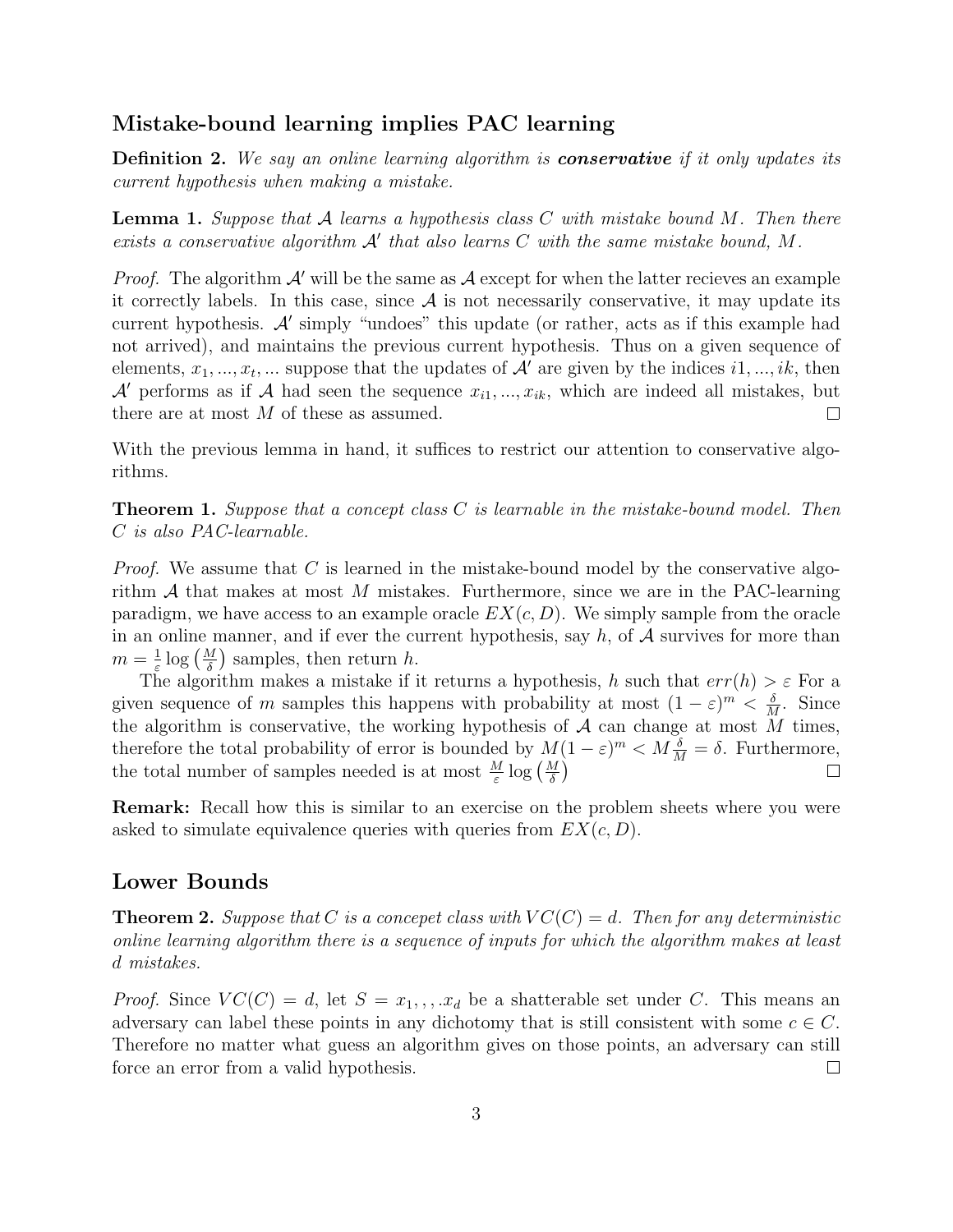Even for randomised algorithms, it is simple to see that a lower bound on mistakes of  $\frac{d}{2}$ in expectation still holds. All an adversary has to do is label  $x_1, \ldots, x_d$  uniformly randomly.

## Halving Algorithm

In what follows, we focus on learning finite hypothesis classes C with finite instance spaces  $X = \bigcup X_n$ .

If we are not concerned with computational tractability, we have the following simple halving algorithm to show give a mistake bound to learning  $C$  in an online setting:

- Let  $C_1 = C$
- At time step t, we are given  $x_t$  and we compute the majority label vote of  $c(x_t)$  for all  $c \in C_t$  and choose this as a label for  $\widehat{y}_t$ .
- If  $\hat{y}_t$  is correct, then  $C_{t+1} = C_t$ , otherwise  $C_{t+1} = C_t \setminus \{c \in C_t \mid c(x_t) = \hat{y}_t\}$

Since we decrease the set of feasible hypothesis by at least a factor of  $\frac{1}{2}$ , then we get the following:

**Theorem 3.** The number of mistakes made by the halving algorithm is at most  $log_2|C|$ .

For example, if we let C be disjunctions over  $\{0,1\}^n$ , then  $|C| = 3^n$  and we get that the halving algorithm gives us a mistake bound of  $n \log_2(3)$ . The problem however is in the computational cost of maintaining a list of feasible hypotheses and evaluating an input for all of them.

Also note that for a given finite hypothesis class, C, if we denote  $OPT_M(C)$  as the best mistake bound achievable by an an online algorithm, then our results imply the following bounds:

$$
VC(C) \le OPT_M(C) \le \log_2|C|
$$

It is straightforward to come up with examples where these inequalities are not tight.

#### Example: Projections

Suppose that we consider an example space,  $\{0,1\}^n$  and we let  $C = \{\pi_1, ..., \pi_n\}$  where  $\pi_j(x) = x_j$ . It is straightforward to see that the halving algorithm only makes one mistake at most (on the positive example).

#### Example: Binary Search

Suppose that  $X_n = \{1, ..., 2^n\} \subset \mathbb{N}$  and that C is composed of all ordered half-interval functions c such that: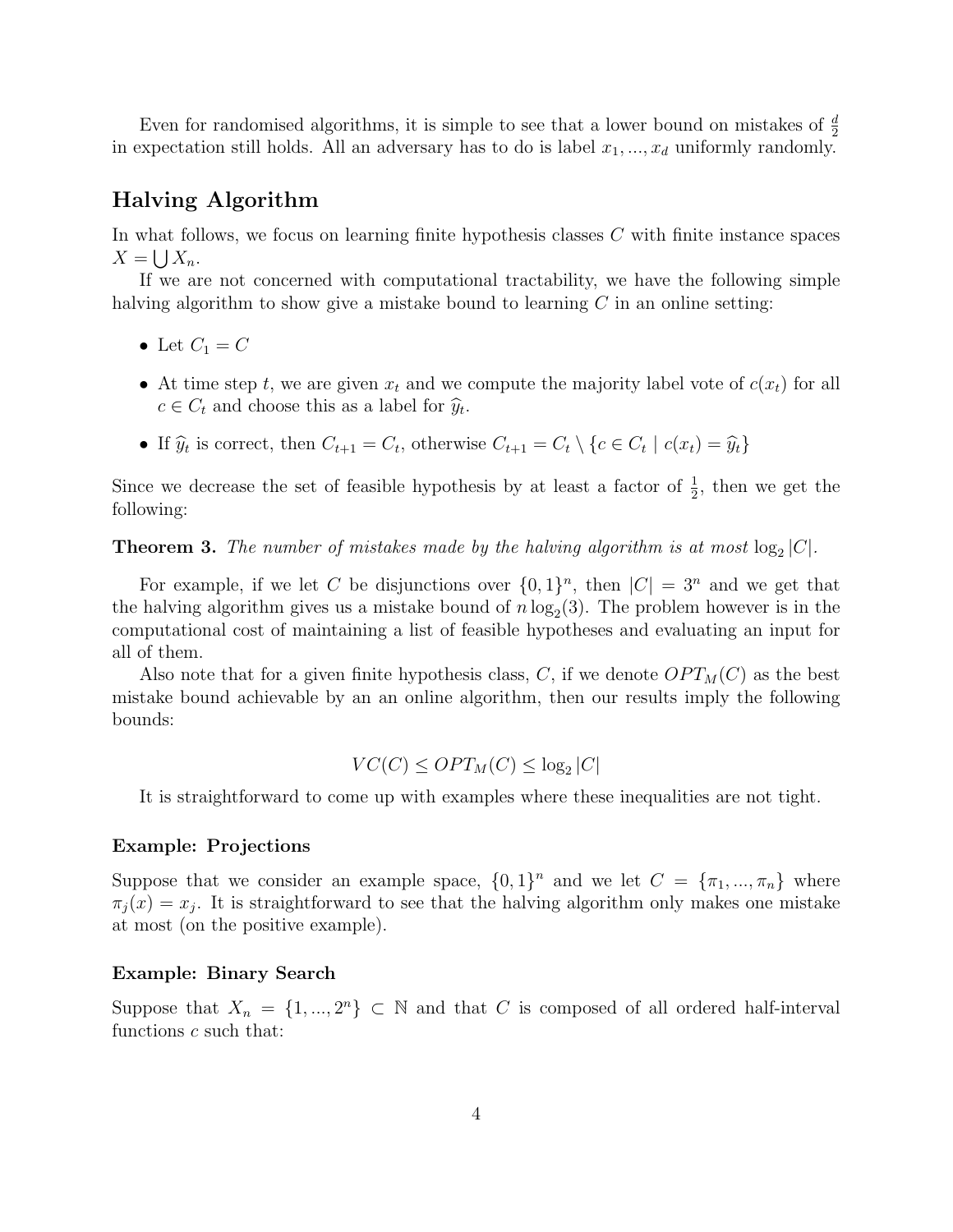$$
c_j(x) = \begin{cases} -1 & x \ge j \\ +1 & x < j \end{cases}
$$

It is straightforward to see that  $VC(C) = 1$ , as no two-element set can be shattered. However, an adversary can always ensure that any online algorithm makes at least  $\approx n$  mistakes. Suppose that the first element in the sequence is  $x_1 = 2^{n-1}$ . Roughly half of the concepts in  $C_1 = C$  label this point as  $-1$  and vice versa the other half labels as  $+1$ . This means that whatever label is returned, the remaining set of valid hypotheses, call it  $C_2$  is half of C. For the second element in the sequence, if  $y_1 = -1$ , consider  $x_2 = 2^{n-2}$ , otherwise if  $y_1 = +1$ , consider  $x_2 = 3 \cdot 2^{n-2}$ . This will ensure once again that half of the remaining hypotheses in  $C_2$  label  $x_2$  with  $+1$  and the other half with  $-1$ . Thus the remaining set of valid hypothes after the second example,  $C_3$ , is once again half the size of  $C_2$ . This can continue for approximately n turns, after which there is only one valid hypothesis left. At every stage of this processes, an adversary can incur an error on any online algorithm, and thus the bound holds.

#### Standard Optimal Algorithm

It is also natural to ask whether the halving algorithm is optimal, and the answer turns out to be no in general. The halving algorithm essentially maximally reduces the number of hypotheses in the worst case choice of label given by the adversary at time  $t$ , but this is not the right question to be asking if one is seeking to minimize the number of mistakes made overall, as the number of functions in a class does not have to correlate to the number of mistakes made on a sequence of inputs.

On the other hand, it is better to make a prediction such that if the prediction is wrong, the mistake bound of the remaining valid hypotheses is maximally reduced. You can see this as a game between the algorithm and the adversary, where the optimal strategy is "minimizing" the "maximal damage" an adversary can cause in the worst case. This is what is called the **Standard Optimal Algorithm**. As an exercise try to come up with an example where the optimal algorithm differs from the halving algorithm and results in lower mistake bounds.

## 3 Seperable Perceptron

We end this lecture by looking at the Perceptron algorithm which is an online algorithm for learning linear threshold functions. By linear threshold functions we mean functions  $f : \mathbb{R} \to \{-1, +1\}$  of the following form:

$$
f(x) = \begin{cases} +1 & w \cdot x \ge b \\ -1 & w \cdot x < b \end{cases}
$$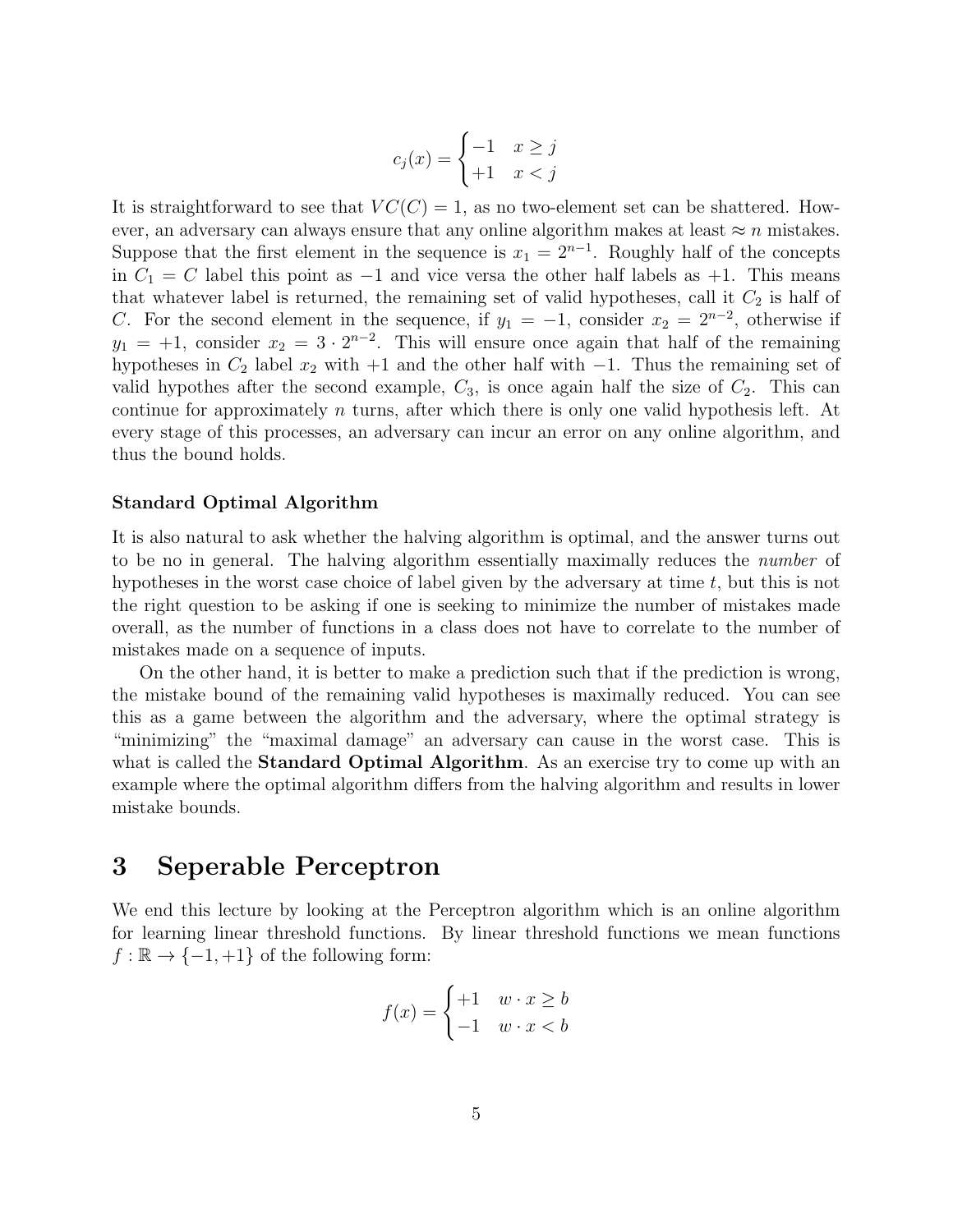Here  $w$  is a normal vector to the seperating hyperplane and  $b$  is a constant. Without loss of generality however, we can embed the elements  $x \in \mathbb{R}^n$  into  $\mathbb{R}^{n+1}$  via  $x \to (x, 1)$ , in which case  $w' = (w, -b) \in \mathbb{R}^{n+1}$  defines an equivalent threshold function with a constant term of 0. Therefore it suffices to consider separating hyperplanes that pass through the origin. Also note that this hypothesis class is infinite, unlike when we were considering the halving algorithm.

Algorithm 1 Perceptron Algorithm

| $w_1 \leftarrow 0$                 |
|------------------------------------|
| for $t \leftarrow 1$ to T do       |
| Recieve $(x_t)$                    |
| if $w_t \cdot x_t \geq 0$ then     |
| $\widehat{y}_t \leftarrow +1$      |
| else                               |
| $\widehat{y}_t \leftarrow -1$      |
| Recieve $y_t$                      |
| if $y_t \neq \hat{y}_t$ then       |
| $w_{t+1} \leftarrow w_t + y_t x_t$ |
| else                               |
| $w_{t+1} \leftarrow w_t$           |
| return $w_{T+1}$                   |

The intuition behind the algorithm is that whenever it makes a mistake, if the mistake was on a positive example mislabeled as negative, then the weight vector shifts towards that example, on the other hand, if a mistake is made on a negative example mislabeled as positive, the weight vector is moved away from that point.

In order to give a mistake bound for the perceptron algorithm, we will resort to the notion of a margin. Consider a linear threshold function  $f : \mathbb{R}^n \to \{-1, +1\}$  defined by a normal vector, u, of unit norm. The margin of a f at a labelled point  $(x, y)$  is defined to be  $y(x \cdot u)$ . This quantity is positive when correctly labeled and negative otherwise. Furthermore, its magnitude gives a distance of a point to the separating hyerplane.

**Theorem 4.** Suppose that  $(x_1, y_1), ..., (x_T, y_T)$  are such that  $||x_t||_2 \le D$  for some diameter  $D > 0$ . Suppose also that for some unit vector u (in the  $\ell_2$  norm) and  $\gamma > 0$  the margin bound  $y_t(x_t \cdot u) \geq \gamma$  holds for all  $t = 1, ..., T$ . Then the perceptron algorithm makes at most  $(D/\gamma)^2$  mistakes

*Proof.* Let  $m_t$  denote the number of mistakes before round t. We break the proof into two lemmas. The first shows that the projection of  $w_t$  on  $u$  gets longer with each mistake.

**Lemma 2.**  $w_t \cdot u \geq m_t \gamma$  for all t

*Proof.* We induct on t. The case where  $t = 0$  is trivial since  $m_1 = 0$ . Now suppose that the assumption holds for t. If there is no mistake in round t, then  $m_{t+1} = m_t$  and  $w_{t+1} = w_t$ and the claim clearly holds. Let us suppose that there is a mistake in round  $t$ .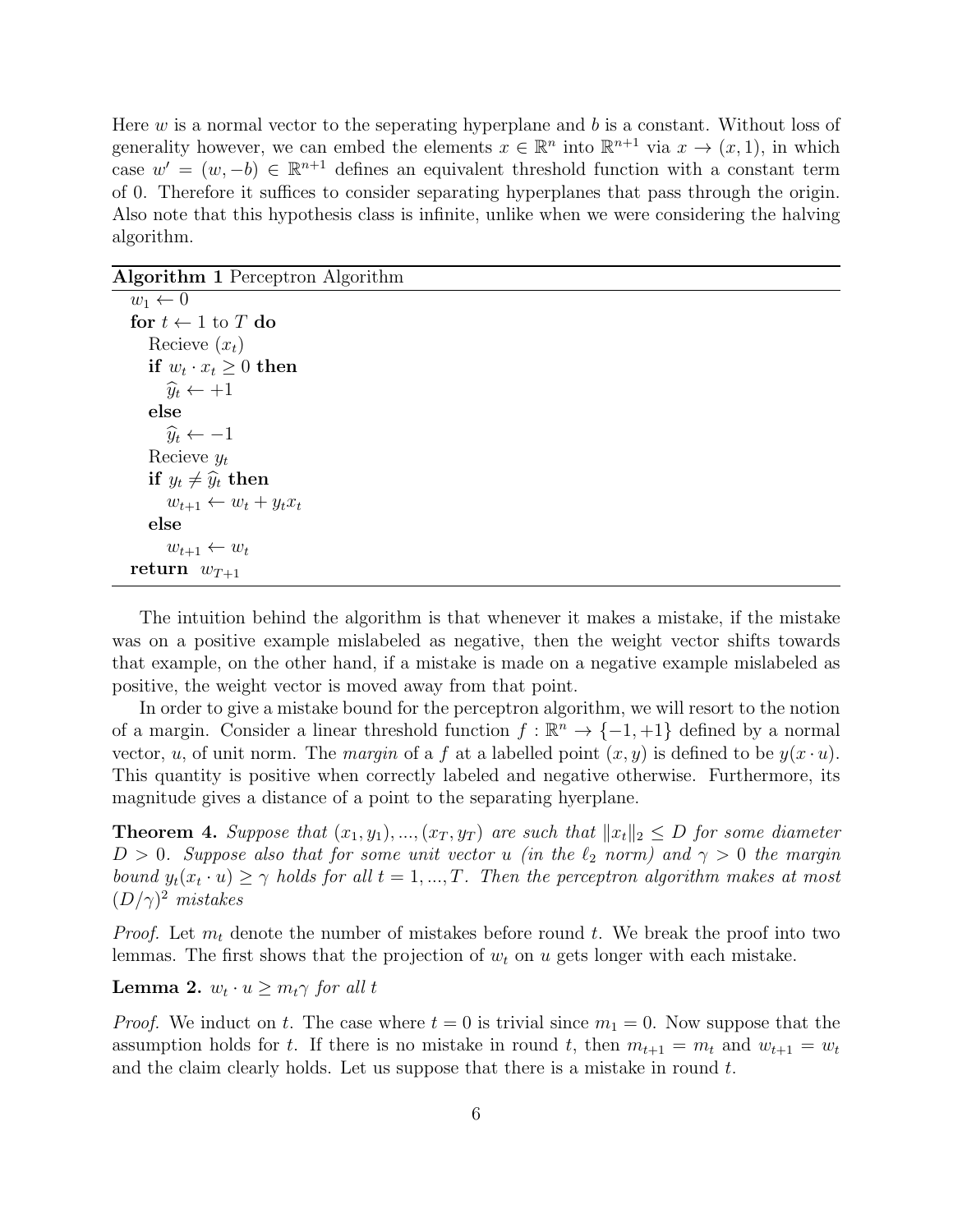$$
w_{t+1} \cdot u = (w_t + y_t x_t) \cdot u
$$
  
=  $w_t \cdot u + y_t (x_t \cdot u)$   
 $\ge m_t \gamma + \gamma$  (By the induction hypothesis and margin assumption)  
=  $m_{t+1} \gamma$  (1)

The next lemma bounds the growth of  $||w_t||^2$  (in the  $\ell_2$  norm) in terms of the number of mistakes.

## Lemma 3.  $\|w_t\|^2 \le m_t D^2$

*Proof.* Once again we induct on t, focusing on the non-trivial case when there is a mistake in round t.

$$
||w_{t+1}||^2 = ||w_t + y_t x_t||^2
$$
  
=  $||w_t||^2 + 2y_t (w_t \cdot x_t) + ||x_t||^2$   
 $\le ||w_t||^2 + ||x_t||^2$  (since there was a mistake)  
 $\le m_t D^2 + D^2$  (inductive assumption)  
=  $m_{t+1} D^2$ 

Now we can complete the proof of the theorem as follows:

$$
D\sqrt{m_t} \ge ||w_t|| \quad \text{(Lemma 3)}= ||w_t|| ||u||\ge w_t \cdot u \quad \text{(Cauchy-Schwarz)}\ge m_t \gamma \quad \text{(Lemma 2)}
$$
\n(3)

It follows that  $m_t \leq (D/\gamma)^2$ 

Let us consider an application of the above mistake bound. Suppose that there are n financial analysts who predict every day whether the market will go up or down. We represent the prediction at time step t as a vector  $x_t \in \{-1,1\}^n$  and the actual outcome of the market as  $y_t \in \{-1, 1\}$ . We would like to use the Perceptron algorithm to figure out what analysts to follow. (The normal vector of a linear threshold function learned by the Perceptron algorithm can be seen as assigning a weight to each analyst).

Suppose that there is a subset of k "experts" (Suppose k is odd) within the group of  $n$ analysts, such that a majority vote of the k experts always gives the right prediction about the movement of the market. Define a unit vector:

$$
\Box
$$

 $\Box$ 

 $\Box$